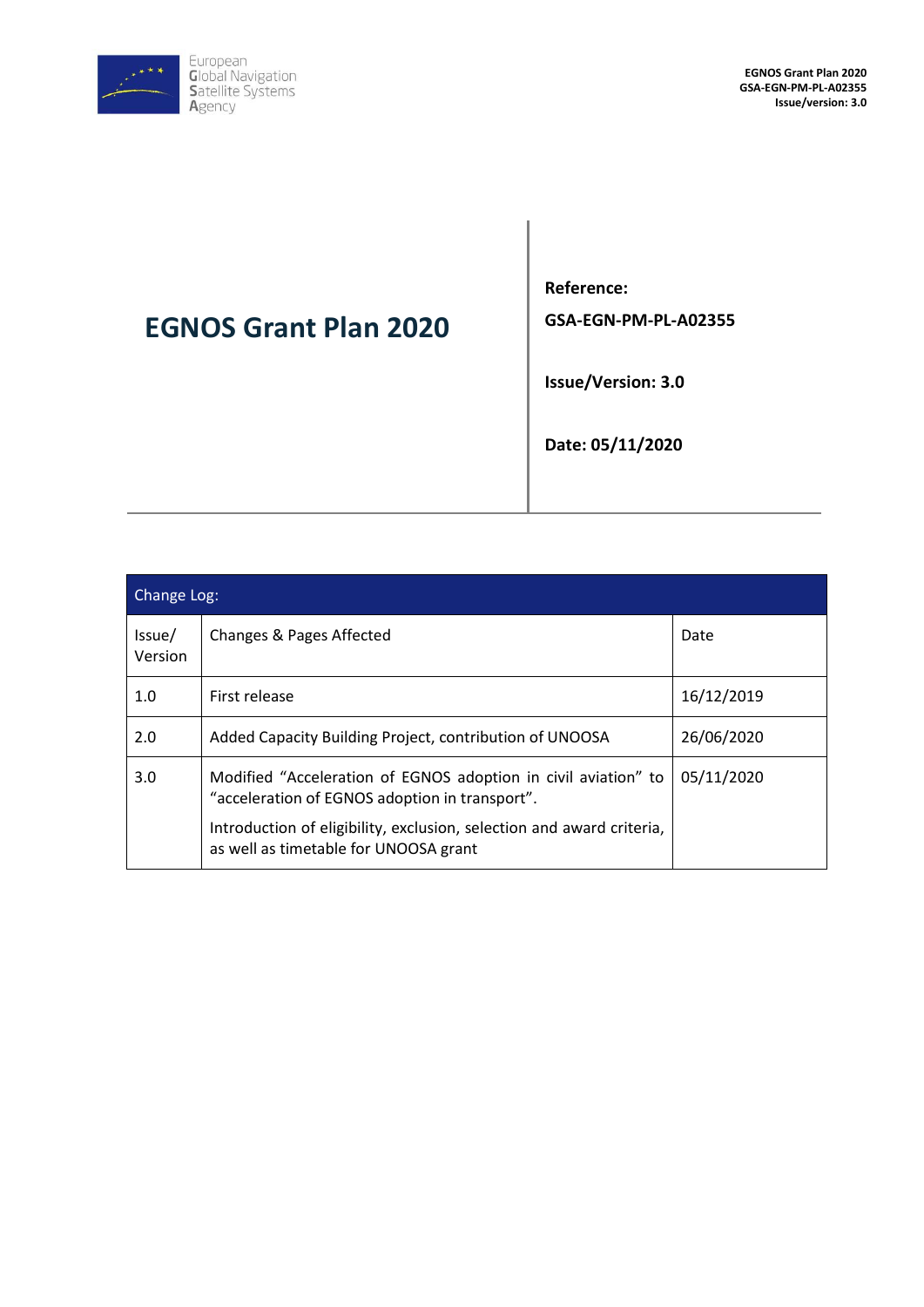

## **TABLE OF CONTENTS**

| 1                       |       |  |                                                                        |  |  |
|-------------------------|-------|--|------------------------------------------------------------------------|--|--|
| $\overline{2}$          |       |  |                                                                        |  |  |
| $\overline{\mathbf{3}}$ |       |  |                                                                        |  |  |
|                         | 3.1   |  |                                                                        |  |  |
|                         | 3.2   |  |                                                                        |  |  |
|                         | 3.3   |  |                                                                        |  |  |
|                         | 3.4   |  |                                                                        |  |  |
|                         | 3.5   |  | DESCRIPTION OF ACTIVITIES TO BE FUNDED UNDER THIS CALL FOR PROPOSALS 8 |  |  |
|                         | 3.6   |  |                                                                        |  |  |
|                         | 3.6.1 |  |                                                                        |  |  |
|                         | 3.6.2 |  |                                                                        |  |  |
|                         | 3.6.3 |  |                                                                        |  |  |
|                         | 3.6.4 |  |                                                                        |  |  |
|                         | 3.7   |  |                                                                        |  |  |
| 4                       |       |  | EGNOS SERVICE PERFORMANCE MONITORING SUPPORT FROM MEMBER STATES11      |  |  |
|                         | 4.1   |  |                                                                        |  |  |
|                         | 4.2   |  |                                                                        |  |  |
|                         | 4.3   |  |                                                                        |  |  |
|                         | 4.4   |  |                                                                        |  |  |
|                         | 4.5   |  |                                                                        |  |  |
|                         |       |  |                                                                        |  |  |
|                         | 4.6   |  |                                                                        |  |  |
|                         | 4.6.1 |  |                                                                        |  |  |
|                         | 4.6.2 |  |                                                                        |  |  |
|                         |       |  |                                                                        |  |  |
|                         | 4.6.4 |  |                                                                        |  |  |
|                         | 4.7   |  |                                                                        |  |  |
| 5                       |       |  |                                                                        |  |  |
|                         | 5.1   |  |                                                                        |  |  |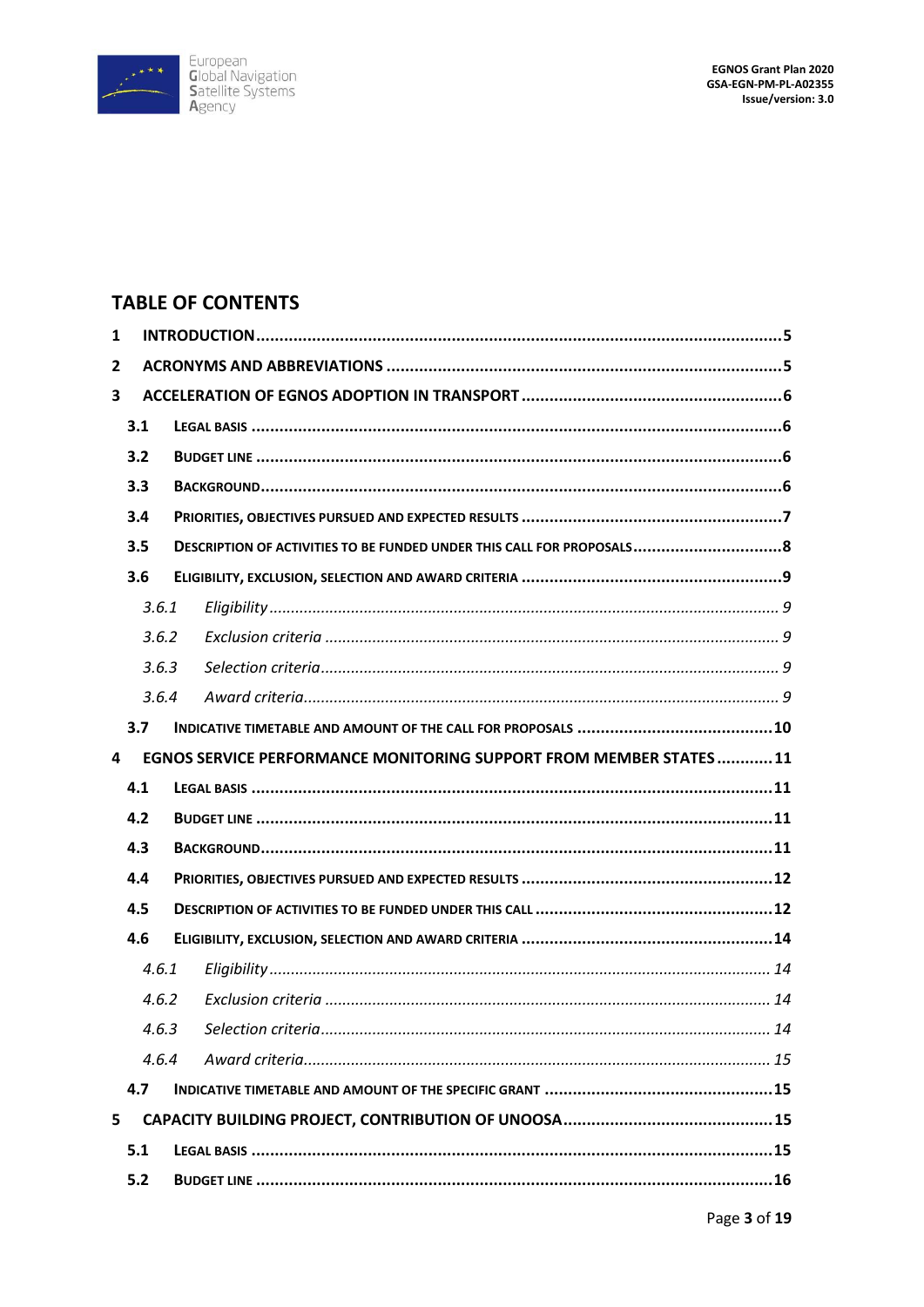

| 5.4 |  |  |
|-----|--|--|
| 5.5 |  |  |
| 5.6 |  |  |
|     |  |  |
|     |  |  |
|     |  |  |
|     |  |  |
|     |  |  |

## **LIST OF TABLES**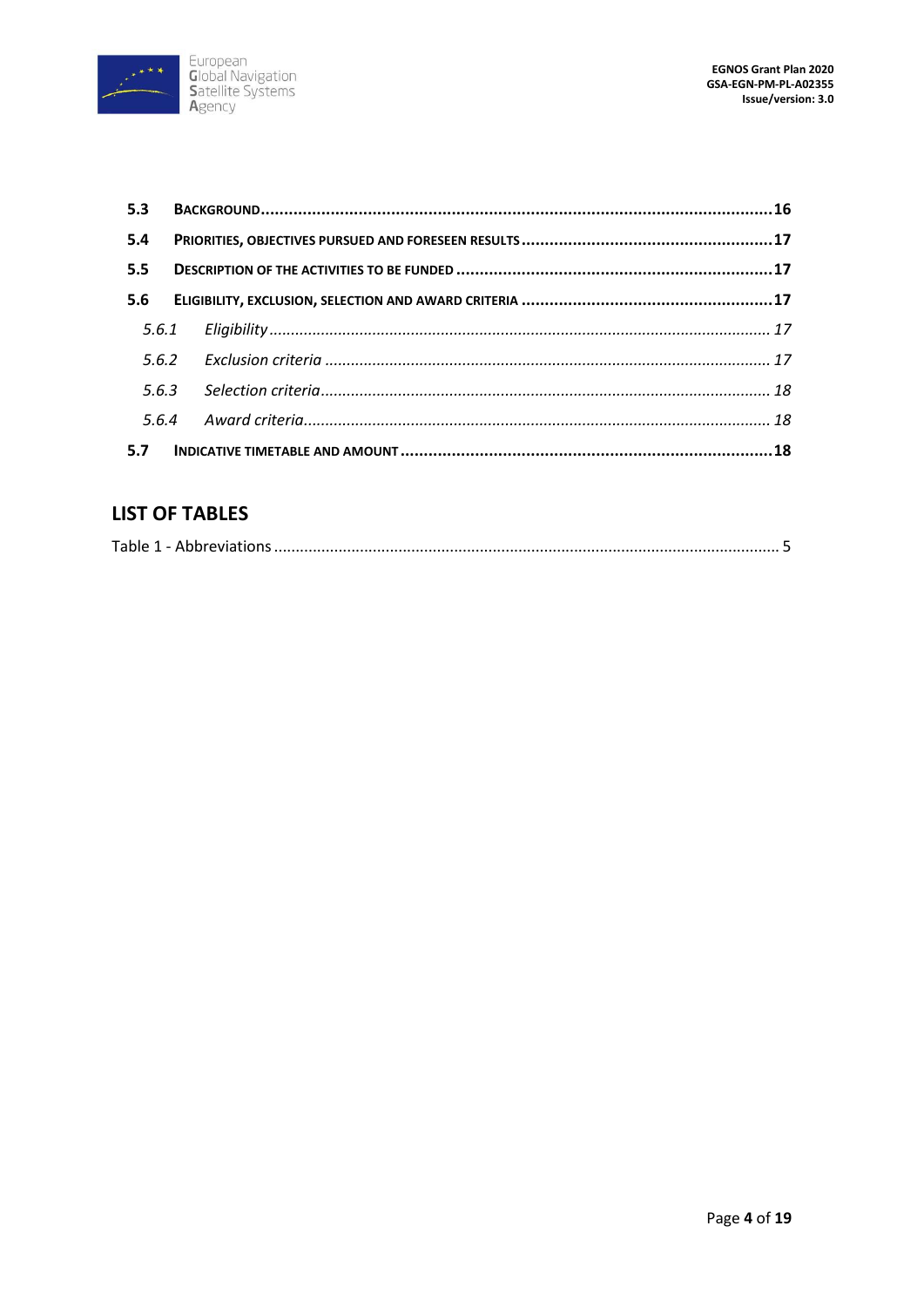

## **1 Introduction**

The Agency's 2020 grant plan for European Geostationary Navigation Overlay Service **(**EGNOS) exploitation contains 2 calls for proposal:

- 1. Acceleration of EGNOS adoption in transport.
- 2. EGNOS Service Performance Monitoring Support from Member States

## **2 Acronyms and Abbreviations**

#### **Table 1 - Abbreviations**

| Abbreviation | Definition                                        |
|--------------|---------------------------------------------------|
| <b>ATC</b>   | Air Traffic Control                               |
| <b>EGNOS</b> | European Geostationary Navigation Overlay Service |
| <b>EGNSS</b> | European Global Navigation Satellite System       |
| <b>GPS</b>   | <b>Global Positioning System</b>                  |
| <b>GSA</b>   | <b>European GNSS Agency</b>                       |
| <b>IFR</b>   | Instrument Flight Rule                            |
| <b>LPV</b>   | Localizer performance with vertical guidance      |
| <b>PBN</b>   | Performance Based Navigation                      |
| <b>RNP</b>   | <b>Required Navigation Performance</b>            |
| <b>SBAS</b>  | Satellite-based Augmentation System               |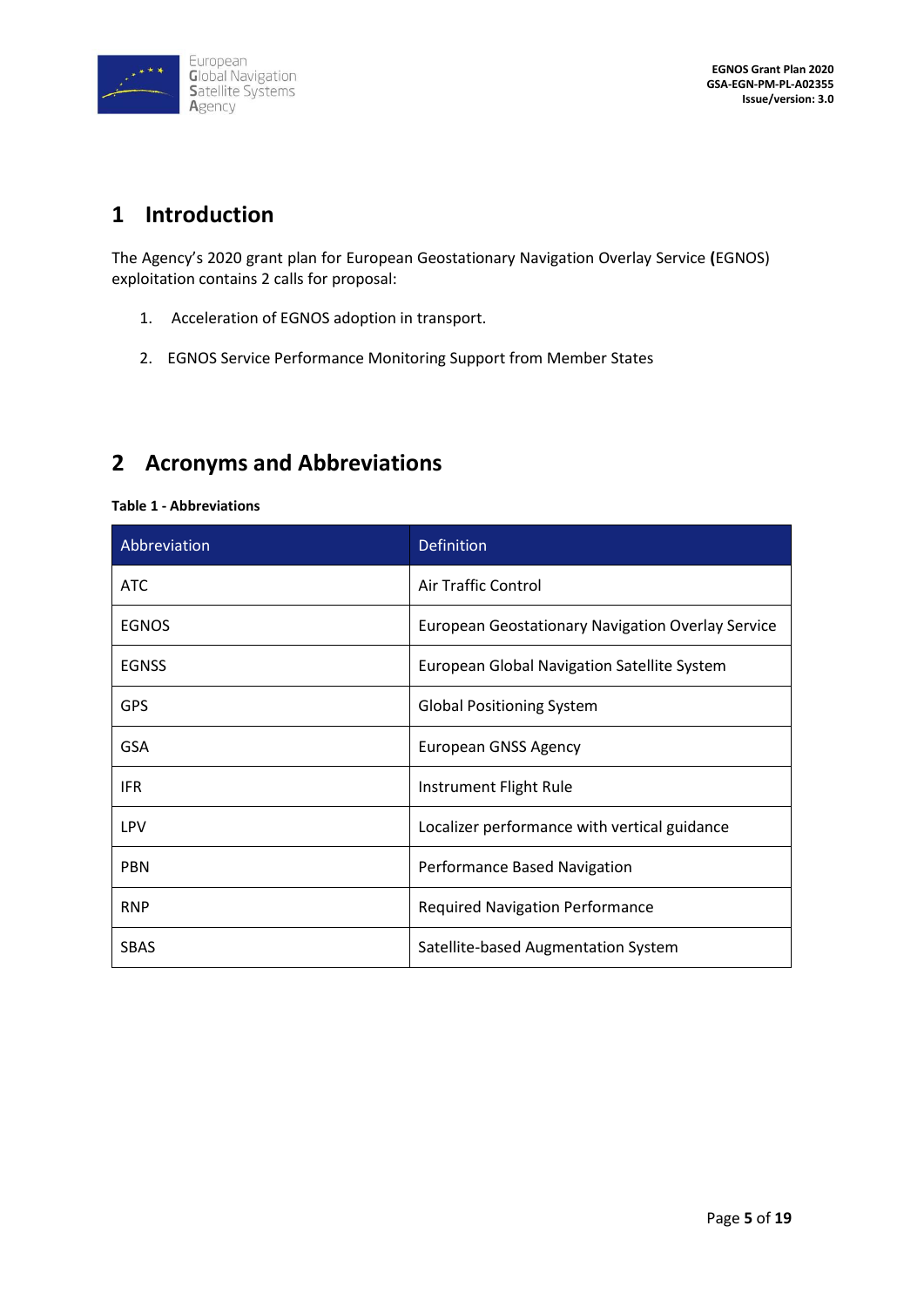

## **3 Acceleration of EGNOS adoption in transport**

#### **3.1 Legal basis**

The legal basis for this grant is Regulation (EU) No 1285/2013 of the European Parliament and of the Council of 11 December 2013 on the implementation and exploitation of European satellite navigation systems and repealing Council Regulation (EC) No 876/2002 and Regulation (EC) No 683/2008 of the European Parliament and of the Council and Delegation Agreement between the European Union, represented by the European Commission and the European GNSS Agency on the Exploitation Phase of the EGNOS Programme signed on 16 April 2014.

#### **3.2 Budget line**

The budget line is 3920.

#### **3.3 Background**

The European Global Navigation Satellite System (EGNSS), operated under civilian control, encompasses satellite radio-navigation system established under the Galileo programme and European Geostationary Overlay System (EGNOS). The EGNOS Safety of Life service was certified for use in aviation in March 2011 and today all European Air Navigation Service Providers (ANSPs) are enabled to implement EGNOS based approach procedures.

EGNOS operational implementation is also increasing in other transport means. EGNOS is as source of differential corrections in IALA beacons and AIS stations to provide a DGNSS service, which is especially relevant in cases of limited visibility of satellites such as Inland waterways. All vessels in their waters can benefit from this service, with an IALA beacon or AIS receivers on board.

In railway, EGNOS can improve safety and reduce the cost of signalling with very few or no lineside infrastructure components. The EC and GSA are working together with all rail stakeholders along a shared roadmap for E-GNSS introduction in rail signalling.

To meet the overall objectives of the EGNOS programme, the uptake in transport applications is vital. This call should result in the implementation of EGNOS based operations in civil aviation, inland waterways and rail, increasing safety and efficiency for the benefit of European aerodromes and airspace users.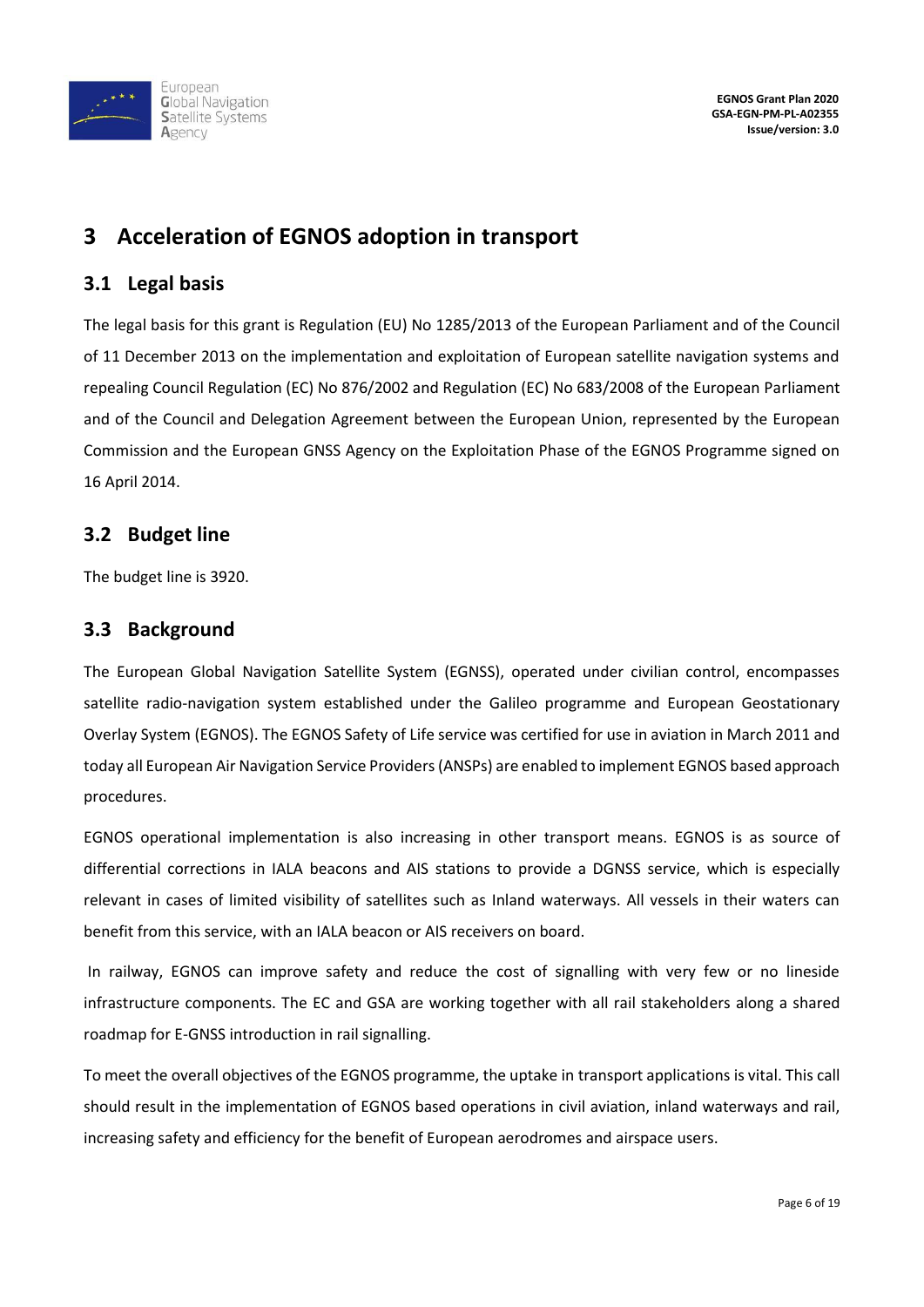

#### **3.4 Priorities, objectives pursued and expected results**

Operational implementation of EGNOS in transport is a strategic goal to ensure the success of the programme. In this context, the objective of this activity is to foster EGNOS adoption in the European aviation, inland waterways and railway, enabling on the one hand, users to get equipped with Global Positioning System/Satellite-based Augmentation System (GPS/SBAS) enabled terminal, on the other hand, Air Navigation Service Providers and airports/heliports, Maritime authorities and Rail stakeholders to implement and test EGNOS based operations.

In the case of aviation, the implementation actions includes approaches benefitting from the Localizer performance with vertical guidance 200 (LPV200) service level, PinS LPV procedures and low level Instrument Flight Rule (IFR) routes in Europe, as well as other advanced operations such as Required Navigation Performance (RNP) AR using SBAS. It will also consider pilot cases on advanced navigation operations benefitting from EGNOS, assessment of new operational scenarios, such as implementation in aerodromes with limited infrastructure and activities promoting the use of EGNOS for other communication and surveillance applications in all phases of flight.

The Performance Based Navigation (PBN) regulation published by the EC in July 2018, mandates RNP APCH down to LPV minima to all EU airports by 2024 and paves the way to full PBN environment by 2030, with rationalisation of conventional navigation procedures. The activity aims at facilitating airspace users to get ready for such change, encouraging SBAS equipage in commercial, regional, business (corporate) aviation, general aviation (training, emergency services) and rotorcraft. OEMs and avionics manufacturers interested in benefitting from EGNOS are also encouraged to apply to the call.

The result of this activity will be a wide scale operational implementation of the EGNOS based operations throughout European airports and airspace users.

With respect to Inland waterways, the objective is to facilitate operational implementation of EGNOS in shore stations and user terminal equipment. New commission implementing regulation 2019/838 on Vessel tracking and tracing systems establishes the technical specifications to improve efficiency of transport and safety of navigation in inland waterways. Considering that EGNOS is a cost effective solution to provide differential corrections for accurate vessel tracking, actions in this segment shall target deployment of shore stations equipment that enables transmission of EGNOS corrections over IALA and AIS stations. On the final user side,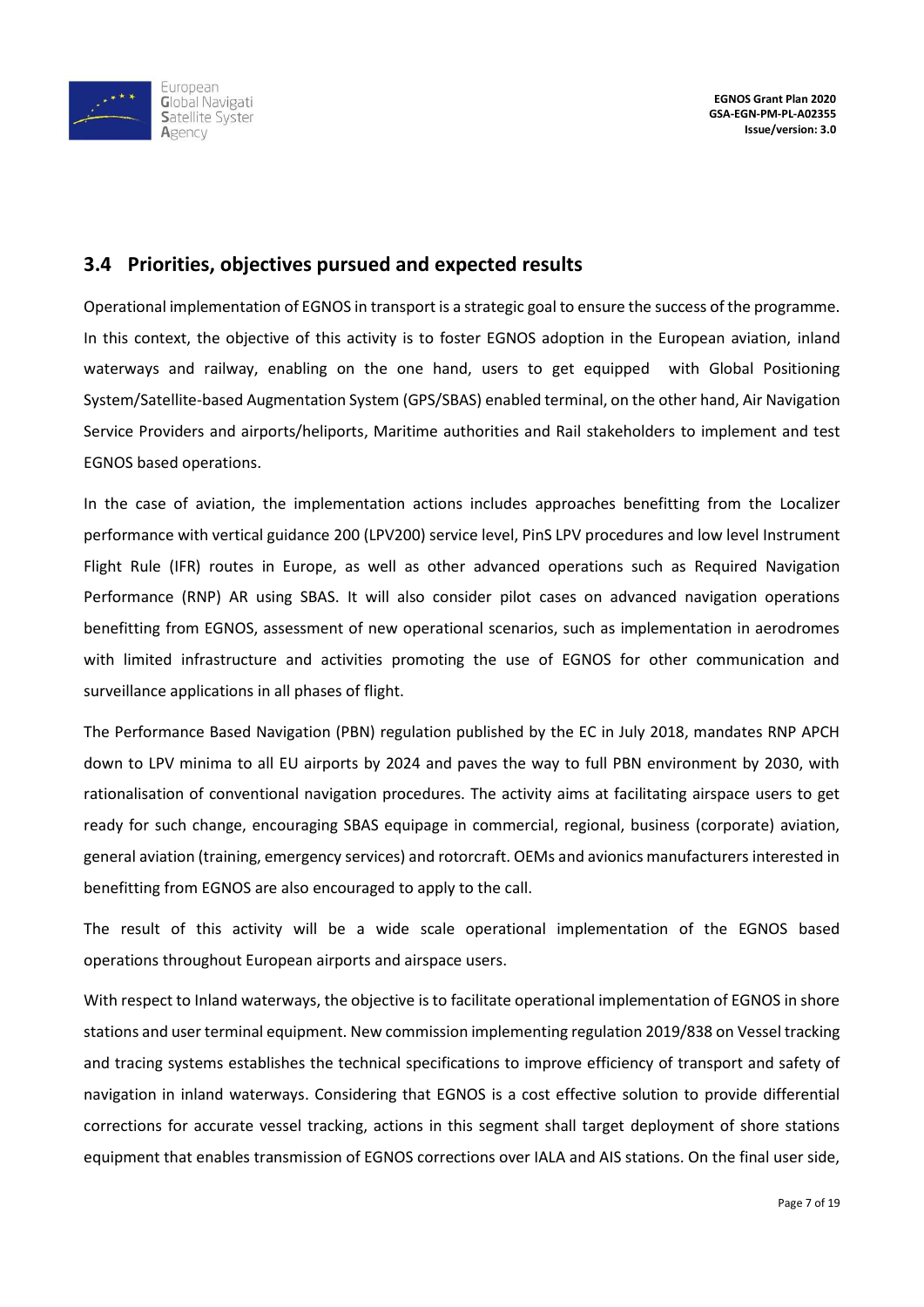

the activity aims at increasing the use of terminals (AIS and VDES equipment) on board of vessels. It also targets the operational introduction of EGNOS in port operation, such as development and use of EGNOS capable Portable Pilot units to assist local pilots in the safe navigation of the piloted vessel.

In the case of rail, the action aims at facilitating introduction of EGNSS in rail safety critical applications. On one hand it enables demonstration of EGNSS-based train localization safety for future inclusion in ERTMS, by installing the necessary equipment in pilot lines. On the other, the action enables early EGNSS operational introduction in rail signaling by focusing on non-interoperable railway lines.

### **3.5 Description of activities to be funded under this call for proposals**

Proposals submitted to the call for proposals should cover at least one of the activities described below:

#### **Aviation:**

- Pilot cases aiming at assessing new operational scenarios, such as LPV to aerodromes without Air Traffic Control (ATC) or non-instrument runways.
- Installation of GPS/EGNOS enabled avionics and granting of airworthiness certification for RNP APCH procedures down to LPV minima, including PinS.
- Development of retrofit and forwardfit solutions including LPV capabilities.
- Development of enablers and other EGNOS based operations, such as, but not limited to simulators, validation tool, training materials or drones.
- Design, development and operational implementation of EGNOS LPV/LPV 200 approach procedures, PinS, low level IFR routes at different European airports/heliports/routes.
- Design, development and operational implementation of other operations with EGNOS and assessment of operational benefits, such as RF legs and RNP AR.
- Design and implementation of other communication, navigation and surveillance applications benefitting from EGNOS for all phases of flight.

#### **Maritime and inland waterways**

• Upgrade of shore infrastructure (IALA beacons and AIS stations) with EGNOS/EDAS as a source of differential corrections to be transmitted to increase safety in Inland Waterways.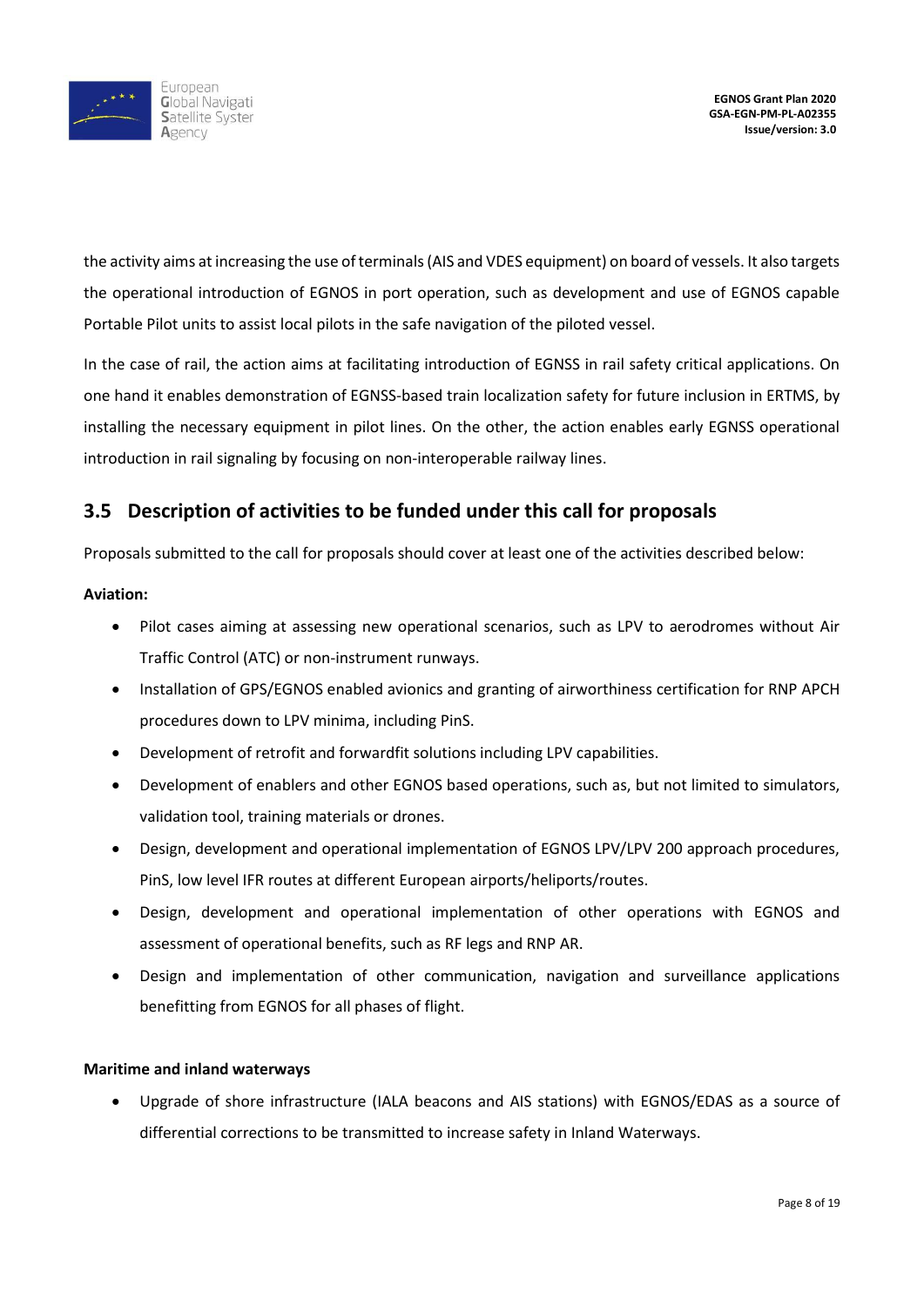

• Design, development and installation of EGNOS enabled user terminals, such as AIS/VDES and Portable Pilot Units.

#### **Rail**

- Installation of EGNSS equipment such as receivers, antennas or augmentation system components for onboard and trackside GNSS-based signalling solutions within pilot lines and trial sites, aiming to demonstrate EGNSS-based train localization safety for future inclusion in ERTMS.
- Installation of EGNSS equipment such as receivers, antennas or components of augmentation systems within projects deploying GNSS based signalling solutions at non-interoperable railway lines.

#### **3.6 Eligibility, exclusion, selection and award criteria**

#### **3.6.1 Eligibility**

- The proposal may be submitted by entities fulfilling all the criteria below:
	- a) Legal persons established<sup>1</sup> in and/or natural person(s) who is national of one of the following countries, are eligible:
		- EU Member States
		- Switzerland, Norway

#### **3.6.2 Exclusion criteria**

Article 136 of Financial Regulation shall apply.

#### **3.6.3 Selection criteria**

The technical capacity of the applicant to perform the proposed activities The financial capacity of the applicant to perform the proposed activities

### **3.6.4 Award criteria**

1

- Relevance of the proposal to the objectives of the call and credibility of the proposed approach;
- Impact in terms of economic and public benefits derived from the proposal;

 $^1$  Established should be understood as having a registered office, central administration or principal place of business in one of these countries.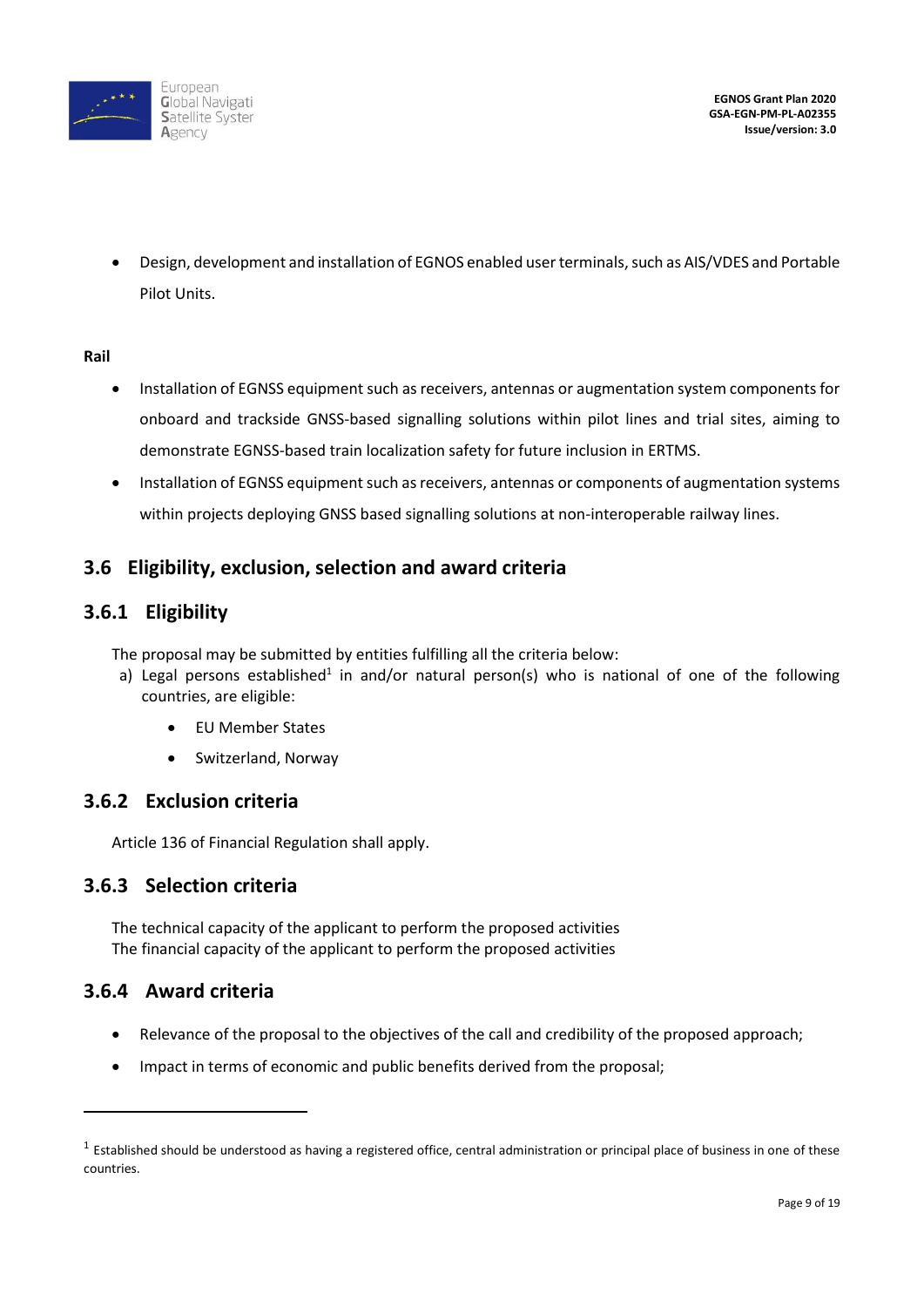

• Coherence and effectiveness of the work plan, including appropriateness of the allocation of tasks and resources.

### **3.7 Indicative timetable and amount of the call for proposals**

Indicative amount: € 3,000,000 with the possibility to extend to € 10,000,000 pending budget availability. Indicative number of projects: 6 with the possibility to extend to 20 pending budget availability

|    | <b>Stages</b>                                                 | <b>Planning (possible</b><br>subject<br>to<br>updates) |
|----|---------------------------------------------------------------|--------------------------------------------------------|
| a) | Publication of the call                                       | December 2020                                          |
| b) | Deadline for submitting applications                          | April 2021                                             |
| c) | Evaluation period                                             | June 2021                                              |
| d) | Information to applicants on the outcome of the<br>evaluation | <b>July 2021</b>                                       |
| e) | Signature of the Grant Agreements                             | August 2021                                            |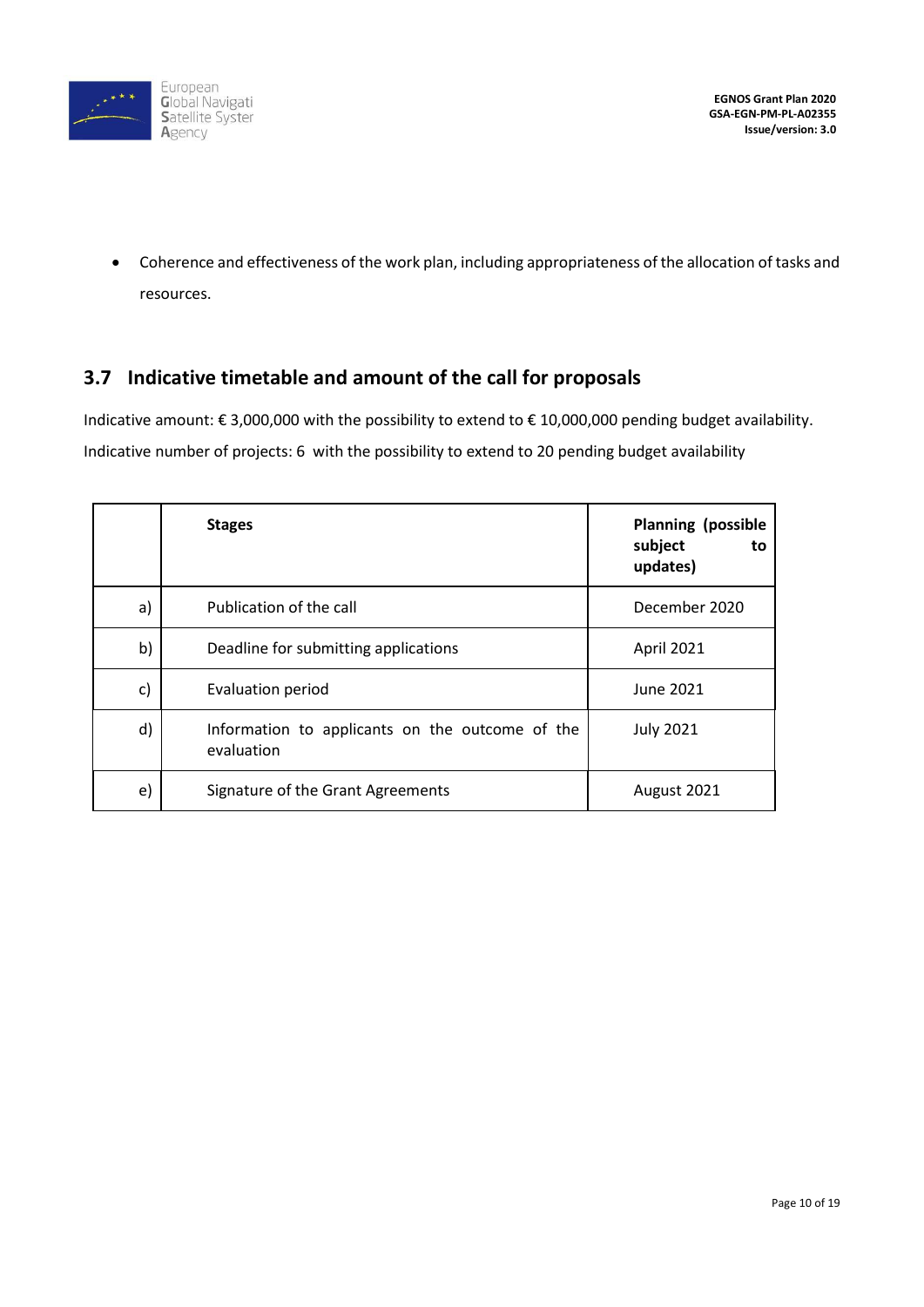

## **4 EGNOS Service Performance Monitoring Support from Member States**

#### **4.1 Legal basis**

The legal basis for this grant is Regulation (EU) No 1285/2013 of the European Parliament and of the Council of 11 December 2013 on the implementation and exploitation of European satellite navigation systems and repealing Council Regulation (EC) No 876/2002 and Regulation (EC) No 683/2008 of the European Parliament and of the Council and Delegation Agreement between the European Union, represented by the European Commission and the European GNSS Agency on the Exploitation Phase of the EGNOS Programme signed on 16 April 2014.

#### **4.2 Budget line**

The budget line is 3920.

### **4.3 Background**

 $\overline{a}$ 

The Commission has delegated tasks related to the EGNOS Exploitation programme to the European GNSS Agency. This agreement entrusts the Agency with the management of operational activities relating to the exploitation of the Programme, including infrastructure management, maintenance and continuous improvement in accordance with the Programme Management Plan.

In line with article 30 of the GNSS Regulation2 the Agency may have recourse to technical assistance, particularly from national agencies competent in the space sector. It also may have recourse to the assistance of independent experts and bodies capable of providing impartial analyses and opinions on the progress of the programme.

In this framework, the Agency wishes to launch a call for proposals for the establishment of a stable and structured partnership between itself and national agencies, institutions, independent experts and/or bodies from EU Member States, and from third countries participating in the GNSS Programme. These entities shall commit themselves to establish, maintain and implement an EGNOS performance monitoring network. The

 $<sup>2</sup>$  Regulation (EU) No 1285/2013 of the European Parliament and of the Council of 11 December 2013 on the</sup> implementation and exploitation of the European satellite navigation systems and repealing Council Regulation (EC) No 876/2002 and Regulation (EC) No 683/2008 of the European Parliament and of the Council, OJ L 347, 20.12.2013.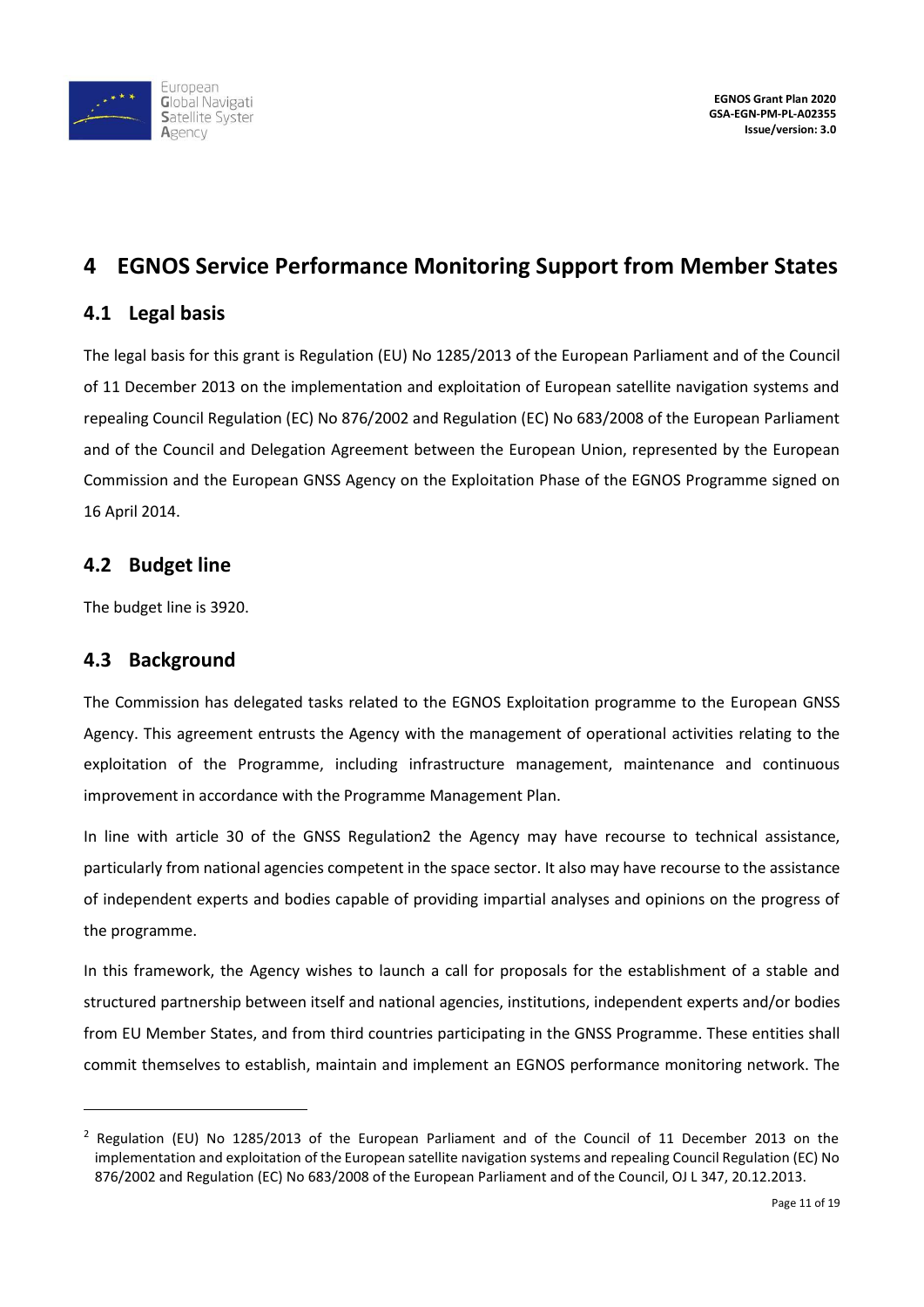

objective is threefold: (1) to guarantee analysis and investigations independent of the service provider and of other stakeholders; (2) to establish a relationship with not-for-profit partners; (3) to benefit from, and contribute to, long-term key expertise, continuity and competences for the programme Additionally, this activity takes advantage of past public investments and of existing capacities available at Member States level.

In September 2015 the Agency signed a Framework Partnership Agreement (FPA) with a Consortium coordinated by CNES for a period of 7 (seven) years to establish cooperation between itself and the partners. The first specific grant was signed on 10 November 2015 for a period of 12 months to initiate the activities defined for such cooperation. It was followed by a second specific grant of a duration of 24 months and a third grant which is on-going and will run until 10 November 2020. Considering the need to ensure continuity of the above activities after this date, the Agency plans to launch the fourth specific grant during 2020.

### **4.4 Priorities, objectives pursued and expected results**

The fourth Grant shall, in accordance with the FPA's Strategic Plan, address:

- 1) Continuity of the SPMS expertise network.
- 2) SBAS Service and Signal Performance Watch: to monitor and compare SBAS signals and service performance (addressing all available SBAS: EGNOS, WAAS, SDCM, GAGAN, MSAS, etc. and all available services). Some of the parameters to be monitored are: ICAO SARPS compliance, analysis of potential configuration changes in the SBAS or GPS, evaluation of SIS availability, local assessment of accuracy, integrity, availability and continuity, global assessment of the availability and continuity of the different SBAS, etc.
- 3) To investigate abnormalities in EGNOS Service performance (e.g. signal anomalies, service underperformance, etc.)
- 4) To support EGNOS programme activities as per Agency requests (e.g. to contribute to EGNOS service provision technical reviews; to participate in boards and workings groups; to perform specific analysis, simulations or investigations; etc.)

### **4.5 Description of activities to be funded under this call**

The high-level activities are described below: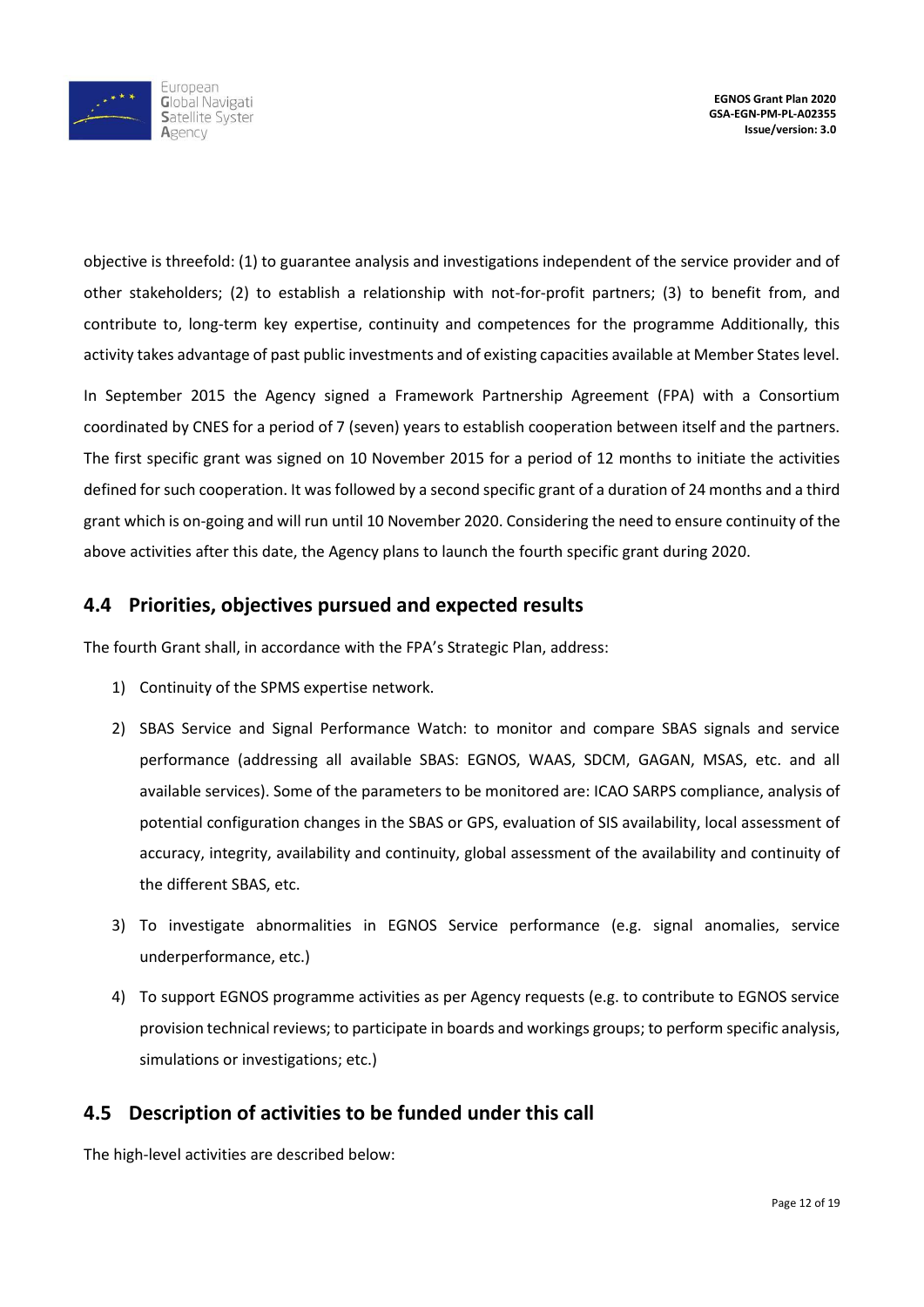

1) Maintenance of the SPMS expertise network established since the first specific grant.

The SPMS network was created to fulfil the FPA objectives. It is now a well-established network of committed experts in the field of GNSS, with the ambition to drive, stimulate and coordinate the EGNOS performance monitoring. The network relies upon individuals with a high level of specific knowledge and expertise in EGNOS performance monitoring who are backed and supported by relevant organisations in the field and/or by national authorities. The SPMS network shall be maintained to the same level to allow the implementation of the objectives of this fourth specific grant.

2) SBAS Service and Signal Performance Watch

To monitor and compare SBAS signals and service performance addressing all available SBAS: (EGNOS, WAAS, SDCM, GAGAN, MSAS, etc.) and all available services. The monitoring shall be based on real data collected from multiple reference stations spread over the coverage area of each SBAS system in a representative way. The network of reference stations shall be independent from EGNOS system.

The monitoring shall address:

- a) Signal/message configuration:
	- Analysis of compliance of the broadcast SBAS messages to the ICAO SARPS and of the GPS navigation message to its Interface Control Document;
	- Analysis of potential changes in the SBAS or GPS.
- b) Service performance:
	- SBAS satellites SiS Availability
	- Local assessments of the accuracy, integrity, availability, continuity, of the different SBAS systems and their OS and SOL services;
	- Global assessment of the availability and continuity of the different SBAS systems and their OS and SOL services over their coverage area.
- c) Surveillance of new GEO-SBAS and issue of warnings and recommendations about potential impacts on EGNOS.
- d) Issue of anomaly reports upon detection of any unexpected result from the monitoring.
- 3) To investigate EGNOS Service performance abnormal events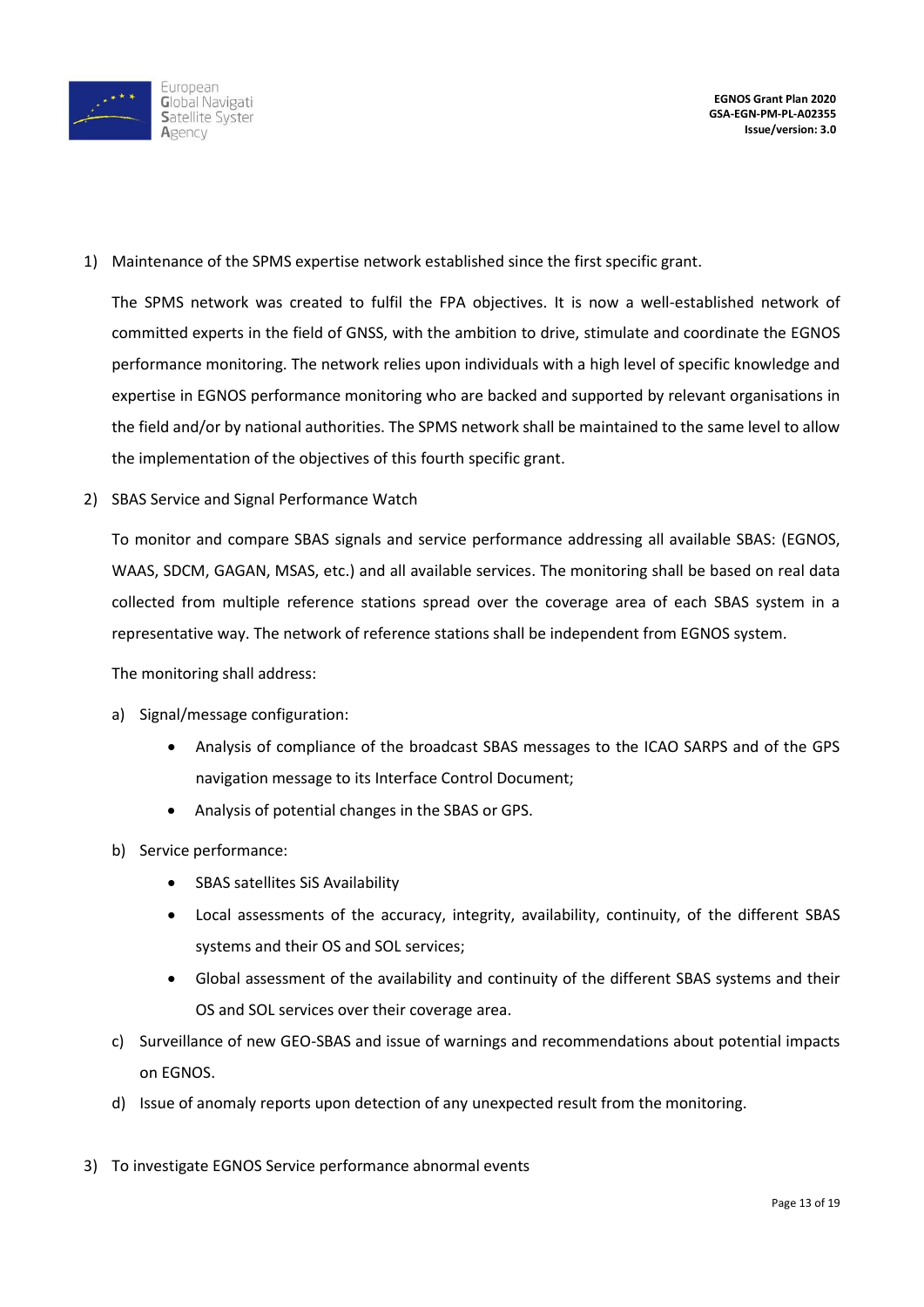

The Agency may require independent SPMS investigation of abnormal events in EGNOS Service performance through the activation of specific tasks to be agreed with the consortium (objectives, efforts, schedule, outputs) depending on the particular investigation. Such events may be signal in space anomalies or service underperformances (due to internal system anomalies, due to ionosphere conditions or any other external factor). Sensitivity analysis of the impact of changes in the system or the environment may also be considered under this task (examples: different RIMS configuration, reduction of GPS constellation, etc.).

4) To support EGNOS programme activities as per Agency requests

The Consortium is expected to support the Agency in different EGNOS programme activities when needed. Such activities may include, but are not limited to, the contribution to EGNOS service provision technical reviews, the participation in boards and workings groups and the execution of analysis, simulations or investigations.

- 5) For the SPMS coordinator, coordination of SPMS activities:
	- a) Act as the Agency's interface for all matters related to the grant activities, the submission and publication of deliverables, the organisation of internal checkpoints with the partners, the organisation of progress meetings and of the yearly review, etc.
	- b) Administrative and technical supervision of the fulfilment by the partners of their respective role and responsibilities.

#### **4.6 Eligibility, exclusion, selection and award criteria**

#### **4.6.1 Eligibility**

Not applicable since this is a Specific Grant under a Framework Partnership agreement

#### **4.6.2 Exclusion criteria**

Not applicable since this is a Specific Grant under a Framework Partnership agreement

#### **4.6.3 Selection criteria**

Not applicable since this is a Specific Grant under a Framework Partnership agreement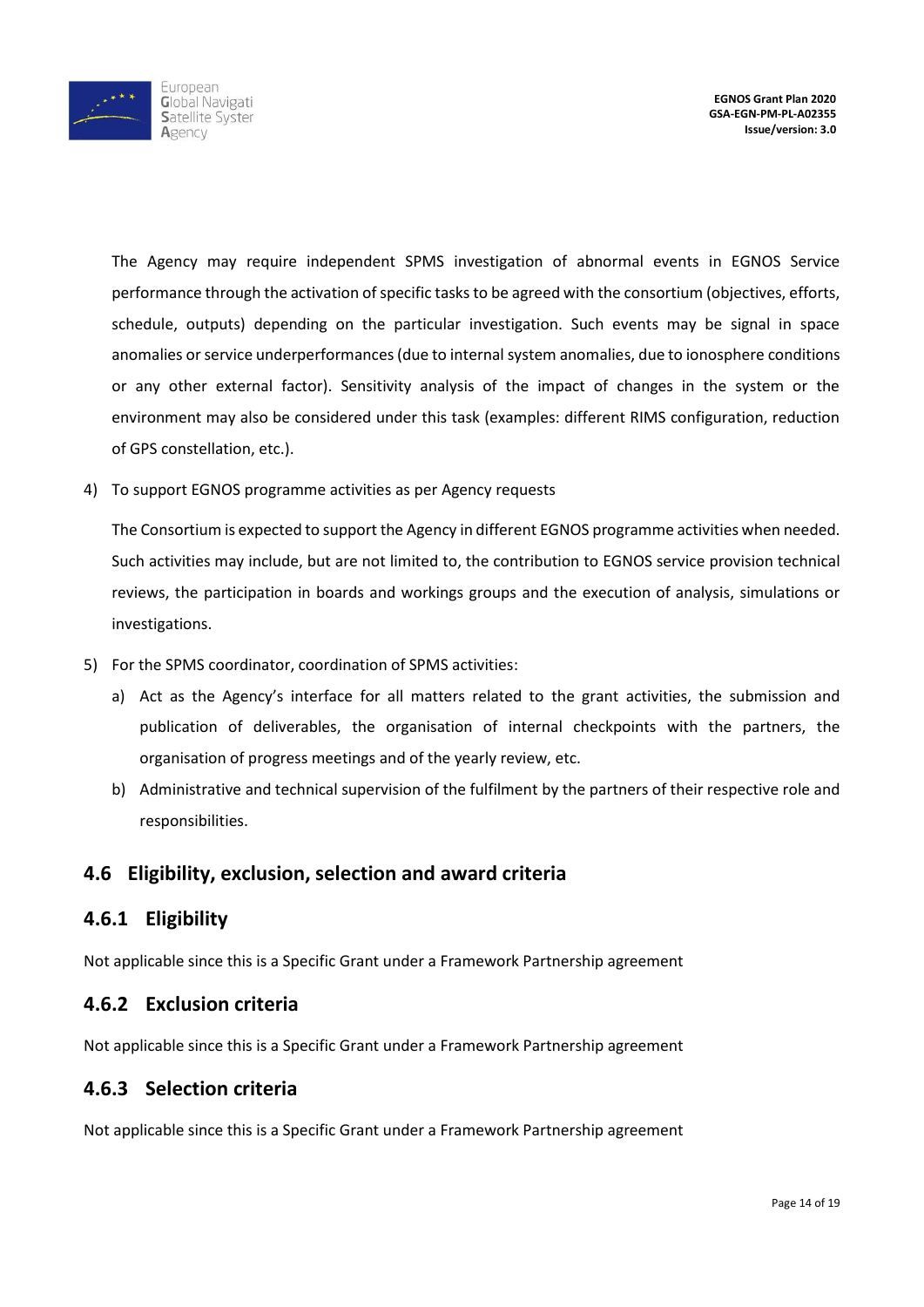

### **4.6.4 Award criteria**

- Understanding of the tasks, completeness and credibility of the proposed approach
- Background and experience of the team proposed and adequacy of facilities
- Cost-effectiveness

### **4.7 Indicative timetable and amount of the specific grant**

|    | <b>Stages</b>                                                 | <b>Planning (possible</b><br>subject to updates) |
|----|---------------------------------------------------------------|--------------------------------------------------|
| a) | Publication of the call                                       | April 2020                                       |
| b) | Deadline for submitting applications                          | June 2020                                        |
| c) | Evaluation period                                             | /September<br>July<br>2020                       |
| d) | Information to applicants on the outcome of the<br>evaluation | October/November<br>2020                         |
| e) | Signature of the Grant Agreements                             | November 2021                                    |

Indicative amount: € 1,000,000

## **5 Capacity Building Project, contribution of UNOOSA**

#### **5.1 Legal basis**

The legal basis for this grant is Regulation (EU) No 1285/2013 of the European Parliament and of the Council of 11 December 2013 on the implementation and exploitation of European satellite navigation systems and repealing Council Regulation (EC) No 876/2002 and Regulation (EC) No 683/2008 of the European Parliament and of the Council and Delegation Agreement between the European Union, represented by the European Commission and the European GNSS Agency on the Exploitation Phase of the EGNOS Programme signed on 16 April 2014.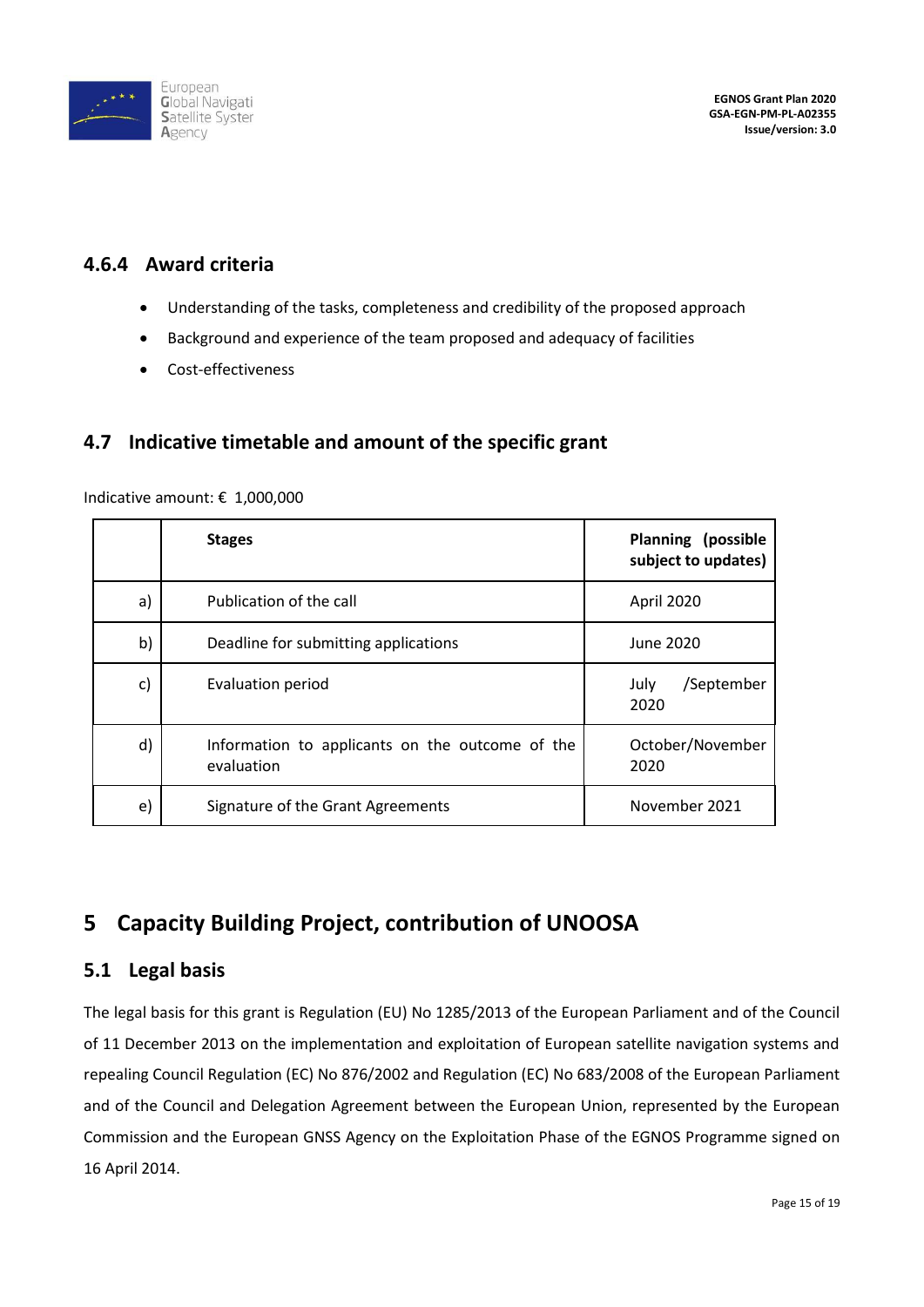

The direct grant tool is proposed to cover the contribution of UNOOSA in the Capacity Building project to be executed by the GSA in 2020.

UNOOSA possess numerous and unique features that set it apart from other organizations:

- UNOOSA is the only intergovernmental body dedicated exclusively to space matters in the UN system, the Committee on the Peaceful Uses of Outer Space (COPUOS). This unique responsibility places UNOOSA at the centre of space affairs for all the space-related applications at the UN level, providing a privileged view on the interests and needs of all 193 UN Member States.
- UNOOSA is leading the International Committee on GNSS (ICG), facilitating the global dialogue on compatibility, interoperability, and transparency amongst the global providers of GNSS. As the lead of the ICG Working Group C on Information Dissemination and Capacity Building, it works on global GNSS education development and capacity building of developing countries in using GNSS technology for sustainable development and has a unique position to present activities to participants in this WG.
- UNOOSA developed and is responsible for the education curriculum on GNSS used by the Regional Centres Affiliated to the United Nations and located in India and China for Asia and the Pacific, in Morocco and Nigeria for Africa, in Brazil and Mexico for Latin America and the Caribbean and in Jordan for West Asia.

Within the space downstream no other organization could be identified that would represent a similar network of global contacts and have the tools to shape global capacity building in GNSS.

#### **5.2 Budget line**

The budget line is 3920.

#### **5.3 Background**

In line with the mission statement, the GSA is engaging market stakeholders to develop innovative and effective applications, value-added services and user technology that promote the achievement of full European GNSS adoption. In this context the capacity building activities address the shortage of skilled workforce that is able to implement the technologies based on EGNSS and support to expand the supply side of EGNSS based solutions.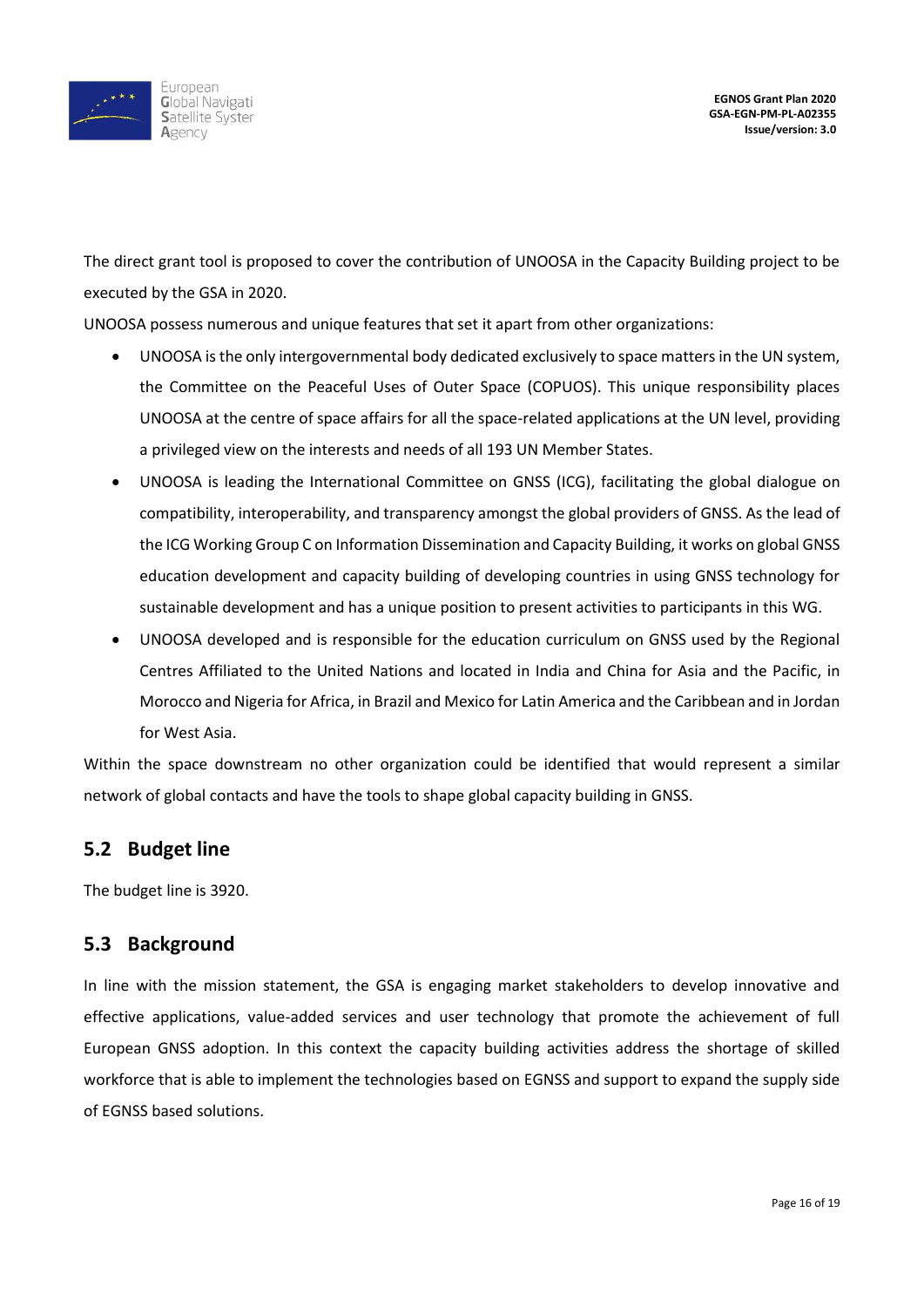

### **5.4 Priorities, objectives pursued and foreseen results**

The objective of the Capacity Building project is to develop and launch an online learning platform containing educational material in various forms, addressing the application areas of European GNSS. The capacity building actions will target professionals and students as well as other interested parties engaged in use of space technologies, with major focus on EGNSS, thus fostering the development of EGNSS applications and solutions on global scale.

### **5.5 Description of the activities to be funded**

The activities to be funded under this direct grant shall encompass:

- Support in the selection of the priority EGNSS application and technological areas that would be the basis for the development of the educational content.
- Review of educational material to be launched on the online training platform (developed outside of the scope of this grant).
- Participation in events to present and promote the above mentioned educational material.
- Incorporation of the educational material in the syllabus of a subset of the United Nations-affiliated Regional Centres for Space Science and Technology Education and promotion of this material for its use by Universities worldwide.
- Presentation of the educational material in the working group C of ICG and in related capacity-building activities organized by UNOOSA.

### **5.6 Eligibility, exclusion, selection and award criteria**

### **5.6.1 Eligibility**

• Not applicable since this is a direct grant (see above)

#### **5.6.2 Exclusion criteria**

Article 136 of Financial Regulation shall apply.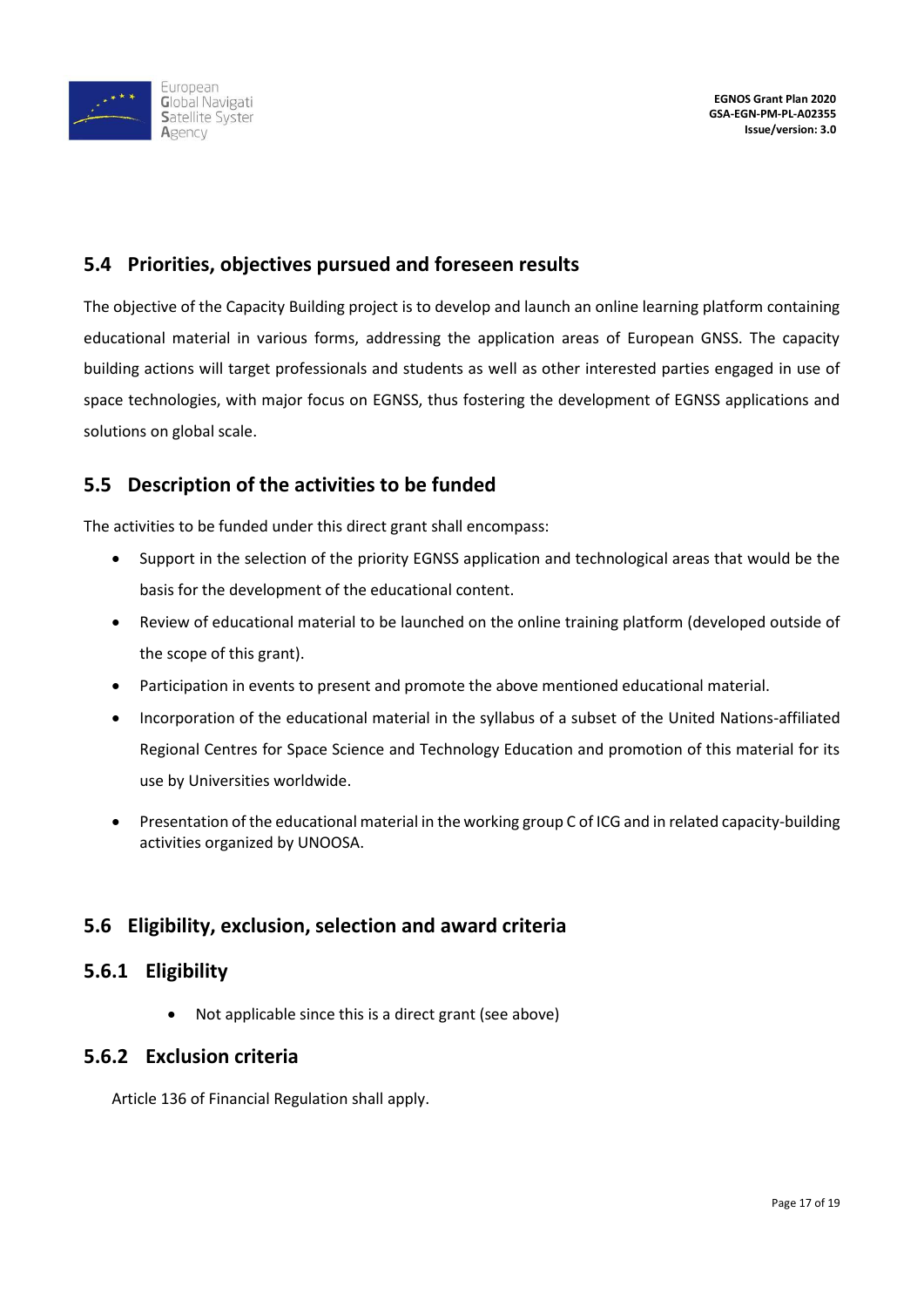

**EGNOS Grant Plan 2020 GSA-EGN-PM-PL-A02355 Issue/version: 3.0**

### **5.6.3 Selection criteria**

The technical capacity of the applicant to perform the proposed activities The financial capacity of the applicant to perform the proposed activities

#### **5.6.4 Award criteria**

- Relevance of the proposal to the objectives of the call and credibility of the proposed approach;
- Impact in terms of economic and public benefits derived from the proposal;
- Coherence and effectiveness of the work plan, including appropriateness of the allocation of tasks and resources.

### **5.7 Indicative timetable and amount**

Indicative budget: € 100.000

|    | <b>Stages</b>                                                 | <b>Planning (possible</b><br>subject<br>to<br>updates) |
|----|---------------------------------------------------------------|--------------------------------------------------------|
| a) | Publication of the call                                       | December 2020                                          |
| b) | Deadline for submitting applications                          | April 2021                                             |
| c) | Evaluation period                                             | June 2021                                              |
| d) | Information to applicants on the outcome of the<br>evaluation | <b>July 2021</b>                                       |
| e) | Signature of the Grant Agreements                             | August 2021                                            |